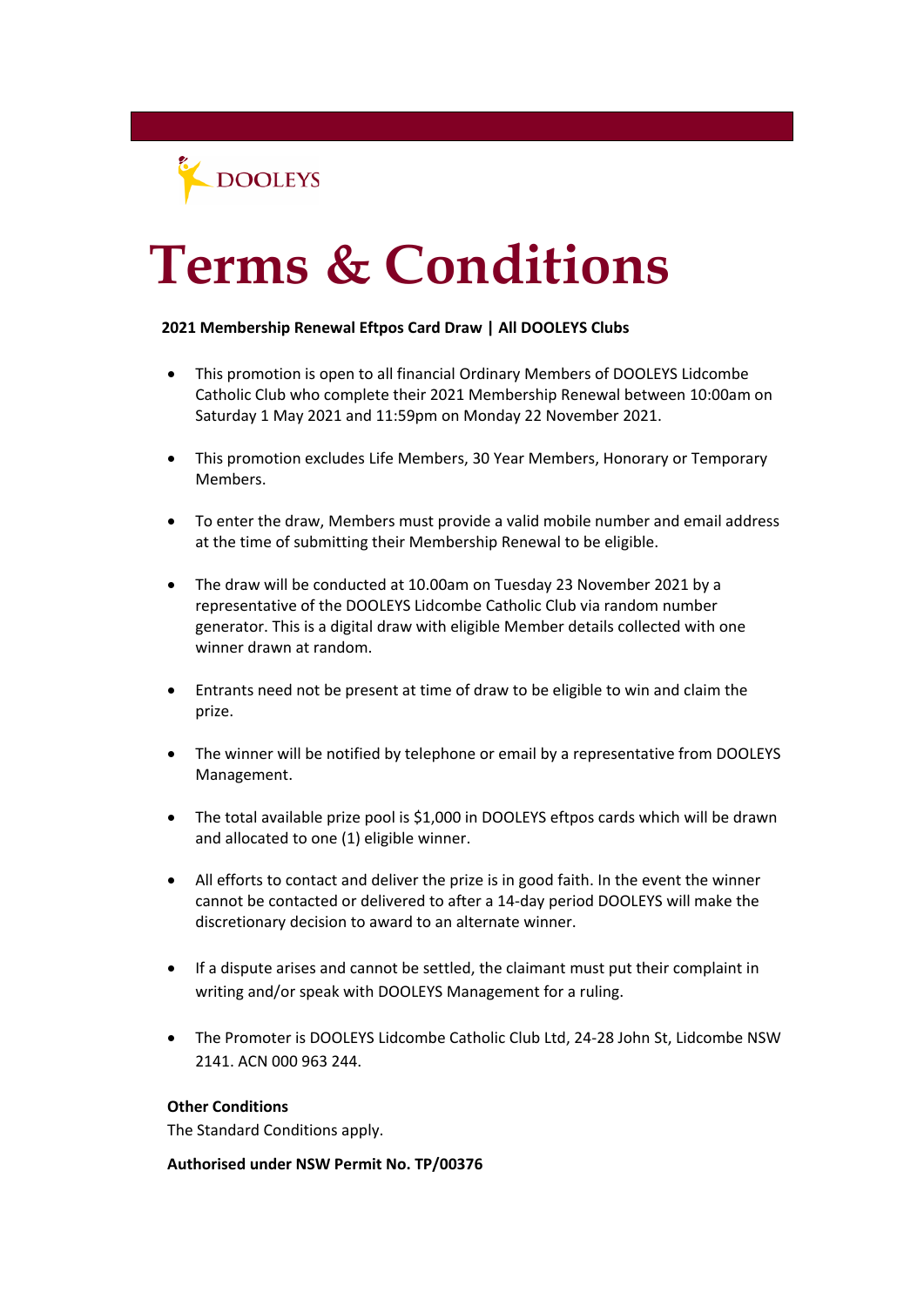## **Standard promotion conditions (trade promotion lotteries)**

- 1. **The Promoter.** DOOLEYS Lidcombe Catholic Club Limited having its registered office at 24-28 John Street, Lidcombe NSW 2141 phone 8745 6100 (**Club**) is the promoter of any trade promotion lottery promotion (**Promotion**) run in the Club's name with the approval of the Club.
- 2. **Conditions and Specific Conditions.** These conditions apply to each Promotion (**Conditions**) along with the specific particular conditions (the **Specific Conditions**) with details of the particular Promotion and detailing information about and how to enter the Promotion (**Specific Conditions**), which form part of the Conditions for that Promotion. Any other information or advertising provided by the Club in relation to the Promotion is of a general nature only: for the full details, the Conditions should be consulted in full, and where there is any inconsistency, the Conditions prevail. If there is any remaining ambiguity in the Conditions, then the Club acting in good faith has the right to decide how to resolve the ambiguity, without needing to consult with anyone or provide reasons and the Club's decision in that regard is final.
- 3. **Permits and Promotion Period.** The relevant NSW trade competition permit for the Promotion and any period for the Promotion (**Promotion Period**) are as recorded in the Specific Conditions.
- 4. **Specific Rules.** By entering the Promotion, you accept the Conditions which include any conditions set out in the Specific Conditions for the Promotion. If there is any inconsistency, then the Specific Conditions prevail to the extent of the inconsistency.
- 5. **Eligibility.** You may only enter the Promotion if you are a financial Ordinary Member, during the Promotion including throughout the Promotion Period and up to the time that you seek to receive any prize, award or benefit in connection with the Promotion. That is an essential condition. That means that the minimum age for participation is 18. Temporary members may not participate. You lose the right to participate if you are suspended or expelled or if your membership otherwise terminates. The Promotion is only available in connection with the particular Club venue or venues specified in the Specific Conditions or if no venue or venues are so specified then the Promotion is only available in connection with the Club's premises at John Street Lidcombe.
- 6. **Disqualification.** You may not participate in the Promotion if you are a:
	- (a) auditor, executive or employee of the Club
	- (b) a supplier or contractor to the Club that is directly involved in any aspect of the Promotion (or an officer or employee of such a supplier or contractor); or immediate family of any such a person
	- (c) contractor to or licensee or lessee from the Club;

The Club in its absolute discretion may decide whether or not you are disqualified. In the interests of transparency, the Club is more likely to disqualify you if there is any doubt. The Club in its absolute discretion also may reject any entry that the Club reasonably suspects to be stolen, forged, mutilated, or tampered with or that in the reasonable assessment of the Club is incomplete, indecipherable, or illegible.

- 7. **Selection.** The provisions of the Specific Conditions regulate the Promotion in addition to these Conditions including in relation to - rights and modes of entry; rights and modes of participation; and entitlement to any benefit or prize including where appropriate the selection or determination of a winner or winners or a winning entry or winning entries.
- 8. **Decisions.** The Club's decisions in relation to the Promotion may be made by the CEO or his delegate or delegates from time to time (who may but need not be another Club executive), including decisions in relation to the appointment of a judge or judges for a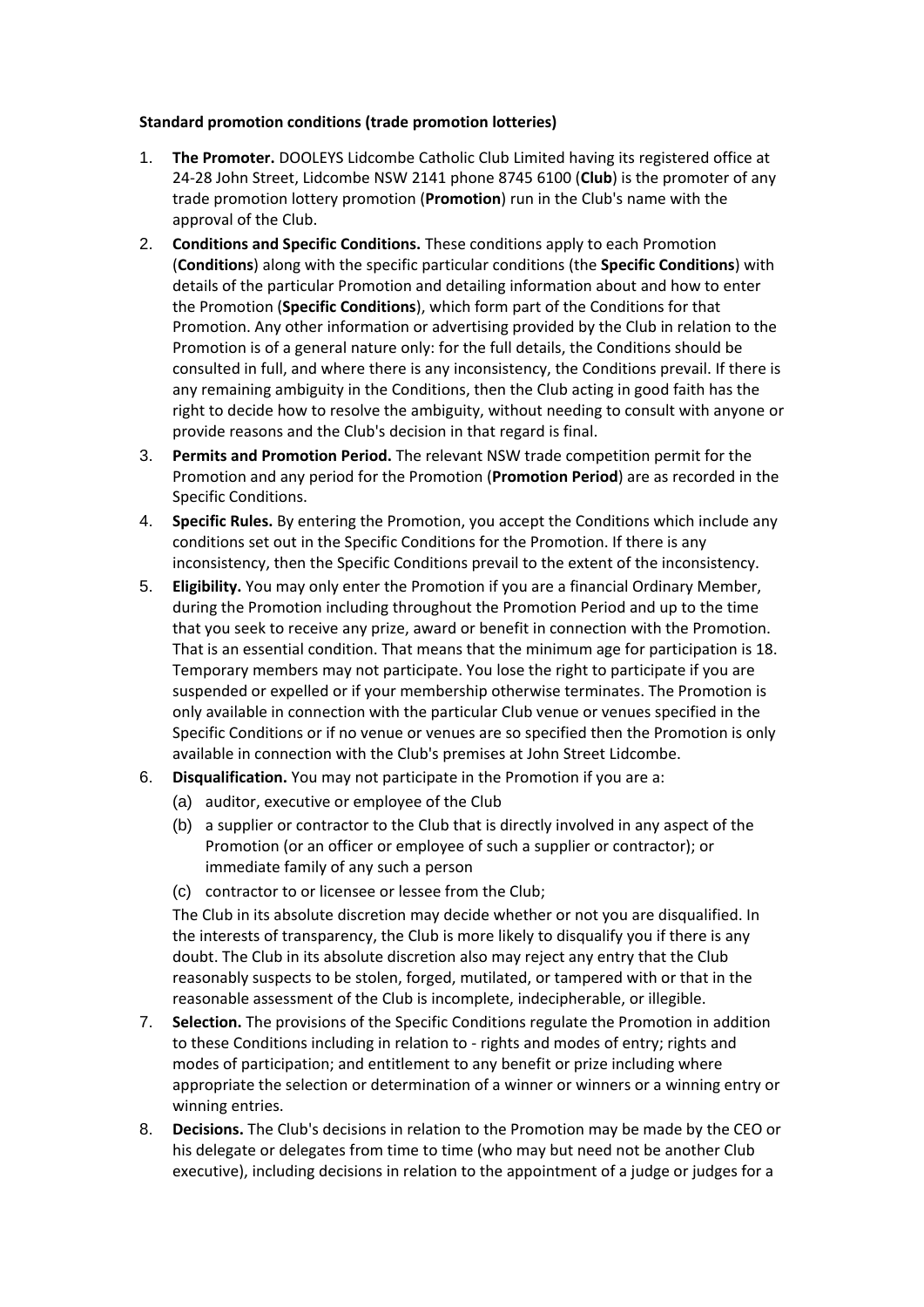particular draw or the whole or any part of the Promotion. The CEO also may, but if not otherwise legally required is not obliged to, appoint one or more scrutineers for a particular draw or prize process. When legally required, an appointed scrutineer will scrutinise the draw and the announcement of prize winners and decide whether all entries have been treated equally and that no person has received an unfair advantage or unfair gain; and if the total value of prizes in a draw is over \$10,000, the appointed scrutineer will complete a statutory declaration stating their independence, that they supervised the draw, and that the details of the winners of prizes have been verified. No decision requires any consultation or reason. No correspondence will be entered into in relation to any decision.

- 9. **Publicity and privacy.** Your personal information (**PI**) is collected to enable the Club to administer and promote the Promotion and the winner or winners and for the general management and marketing of the Club. If you are a participant, finalist or winner then your PI may be provided to third parties in connection with the Promotion or with the marketing or management of the Club including prize suppliers, fulfilment agents and authorities. You are entitled to withhold your PI if you don't want to participate. If you don't provide all requested PI, then the Club may rule you as ineligible to participate or to be a finalist or to win a prize or revoke the awarding of a prize. The Club's Privacy Policy and the Conditions apply to the collection, use and disclosure of your PI. Please ask for a copy of that policy if you are not aware of its contents or review the policy on the Club's website. The Club may use your name, suburb of address, photograph and likeness for the purpose of promoting the Club and you agree to reasonably cooperate to allow your photo to be taken for those purposes.
- 10. **Decisions, discretions, and waiver.** Decisions by the CEO or his delegate or the Promotion judge or judges are final, except that the CEO has the power in good faith to reverse or amend a decision. The Club may waive or overlook any error or omission, without being obliged to do so.
- 11. **Verifications.** The Club reserves the right at any time to verify the validity and eligibility of an entry or any entrant and to disqualify any entrant suspected of tampering with the entry process or submitting an entry not in accordance with the Conditions or who acts in a disruptive manner or not in good faith or with the apparent intent to annoy, abuse, threaten or harass any other person.
- 12. **Incomplete entry.** The Club may refuse or reject any entry that the Club suspects to be late or incorrectly submitted or that the Club reasonably suspects as having arisen in error (by anyone) or through conduct that was wrongful, misleading, illegal, unlawful, in bad faith, or otherwise contrary to these Conditions. If your entry is not duly submitted and received, no matter what the cause and even if the Club contributes to that happening, the entry does not count.
- 13. **Acknowledgment.** As a condition of you participating in any final or receiving a prize, the Club may require you to sign a legal acknowledgment or release or receipt in a form reasonably required by the Club.
- 14. **Suspension or termination.** The Club in its reasonable discretion acting in good faith may (but is not obliged to) cancel, suspend, terminate, modify or adjourn the Promotion or any draw or process, where any circumstance unexpected by the Club arises in connection with the Promotion. That may include deferring or not awarding any prize. That could include (but is not limited to) technical difficulties, power outages, infection by computer virus, tampering, unauthorised intervention, fraud, technical failure or error, printing or other quality control failure or error and any other unexpected circumstance beyond the Club's reasonable control which corrupts or affects the administration, security, fairness, integrity or proper conduct as planned of the Promotion. The Club's rights are subject to any binding direction given under any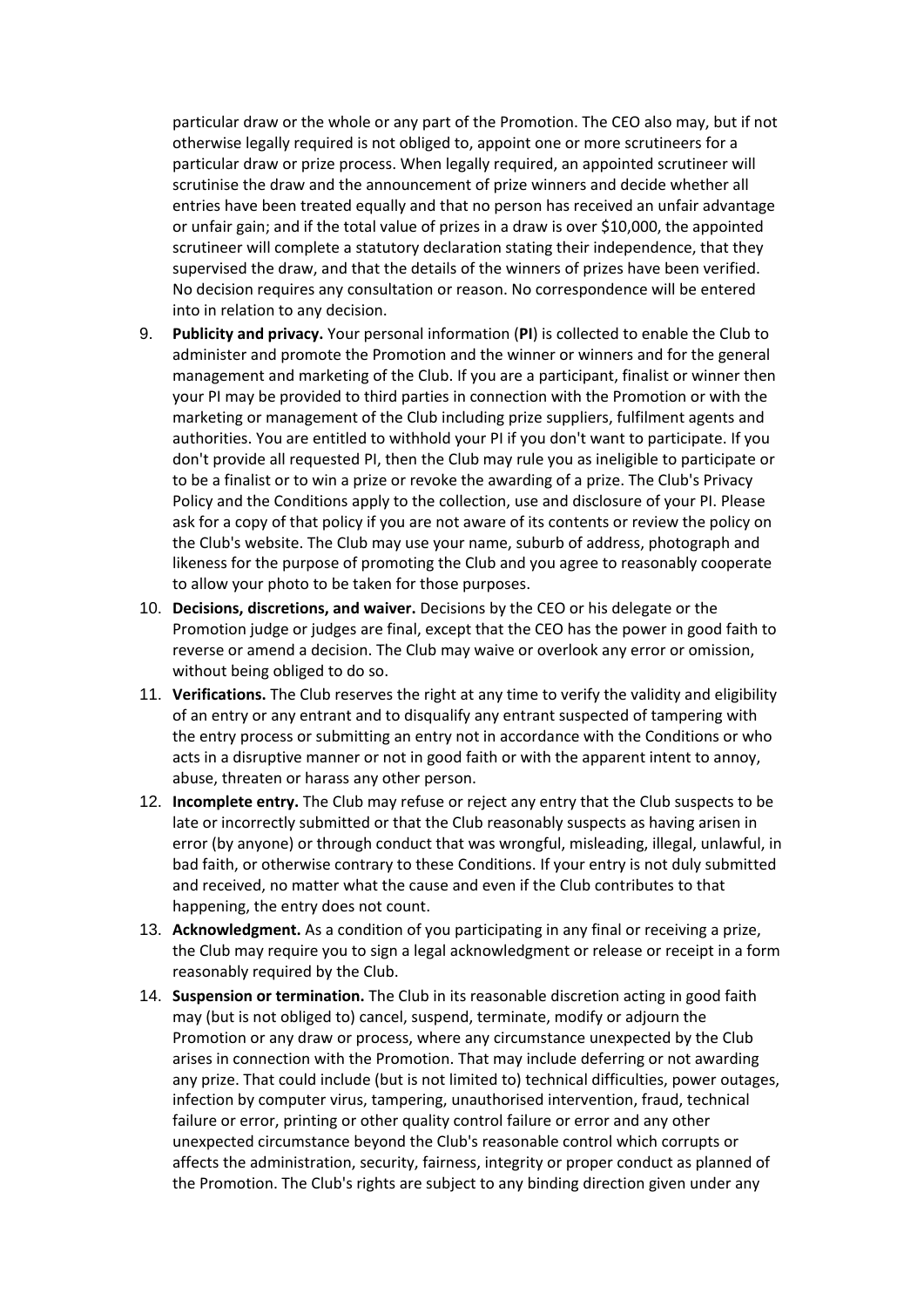relevant legislation or in connection with any permit under which the Promotion is conducted.

- 15. **Delay.** The Club is not responsible for and is not obliged to delay a draw or a process of selecting a winner because of, any delay or impediment from any cause whether foreseeable or not, such as you being delayed in or prevented from gaining access to any area or to any machine or in the completion of an entry or in seeking to attend any draw or to attend the process of selecting a winner.
- 16. **Alternatives.** Where the Club's decision is that a person making a claim is not eligible then the Club may make such changes in the Promotion process as the Club determines to be reasonably necessary or appropriate by way of adjustment including where possible allowing some interim prize to jackpot without being awarded or re-running a particular process.
- 17. **Misunderstanding.** The Club has no liability for acting in good faith on, or passing on, any incorrect or inaccurate information including where due to another entrant or an accident or misunderstanding or to any equipment or programming or other technical error or malfunction.
- 18. **Prizes.** Prizes are strictly not transferrable or negotiable. A non-cash prize or other benefit (even if expressed as a monetary amount or value) may not be taken in cash. If the Club in good faith awards or pays a prize to someone appearing to be the prize winner then that award or payment fully discharges the Club from all liability to the actual prize winner or any other participant. Tax and financial implications may arise from winning a prize and winners should seek independent tax and financial advice before accepting. The Club is not responsible for any such advice.
- 19. **Prize details.** For any prize valued at over \$500 (or as otherwise required by the Permit for the promotion), details of the winner will be published on the Club's website [www.dooleys.com.](http://www.dooleys.com/) If any money prize is greater than \$2,000, the prize winner will be paid anything over \$2,000 or the full amount via a cheque or electronic transfer. Payment of any cash prize will not be made between 10pm and 8am the next day. Except where the Specific Conditions say otherwise, it may be up to six weeks after the winner is decided, before a prize is delivered. The Club will use its best endeavours to notify each prize winner by email within two business days of the draw. If there is any unclaimed or un-awarded prize, then an appropriate further prize draw will be conducted in such manner as the Club reasonably determines, three months after the original prize draw, at the same time and place as the original draw.
- 20. **Participation.** Participation is entirely voluntary and solely at your choosing. You should not participate unless you are satisfied that you completely understand the way in which the Promotion operates and the Conditions. The Club is not obliged to vary the Conditions in any way for you. Entry into or participation in the Promotion is regulated by the Specific Conditions. For the Promotion, please refer to the Specific Conditions to identify whether entry or participation may in a particular case be automatic or involuntary say because you may have chosen to enter a Club venue or enter into some transaction with the Club or even merely as a consequence of joining the Club or providing particular information to the Club. If you do not wish to participate in such a promotion at a particular time, then please make enquiries at the Club about current Promotions. To avoid entry or participation you may need to give special notification to the Club's Privacy Manager or refrain from a particular action or particular transaction that you might otherwise have intended.
- 21. **Timing.** The Club determines the designated clock from which draws, and other processes and the selection of any winner and the awarding of any prize, are timed.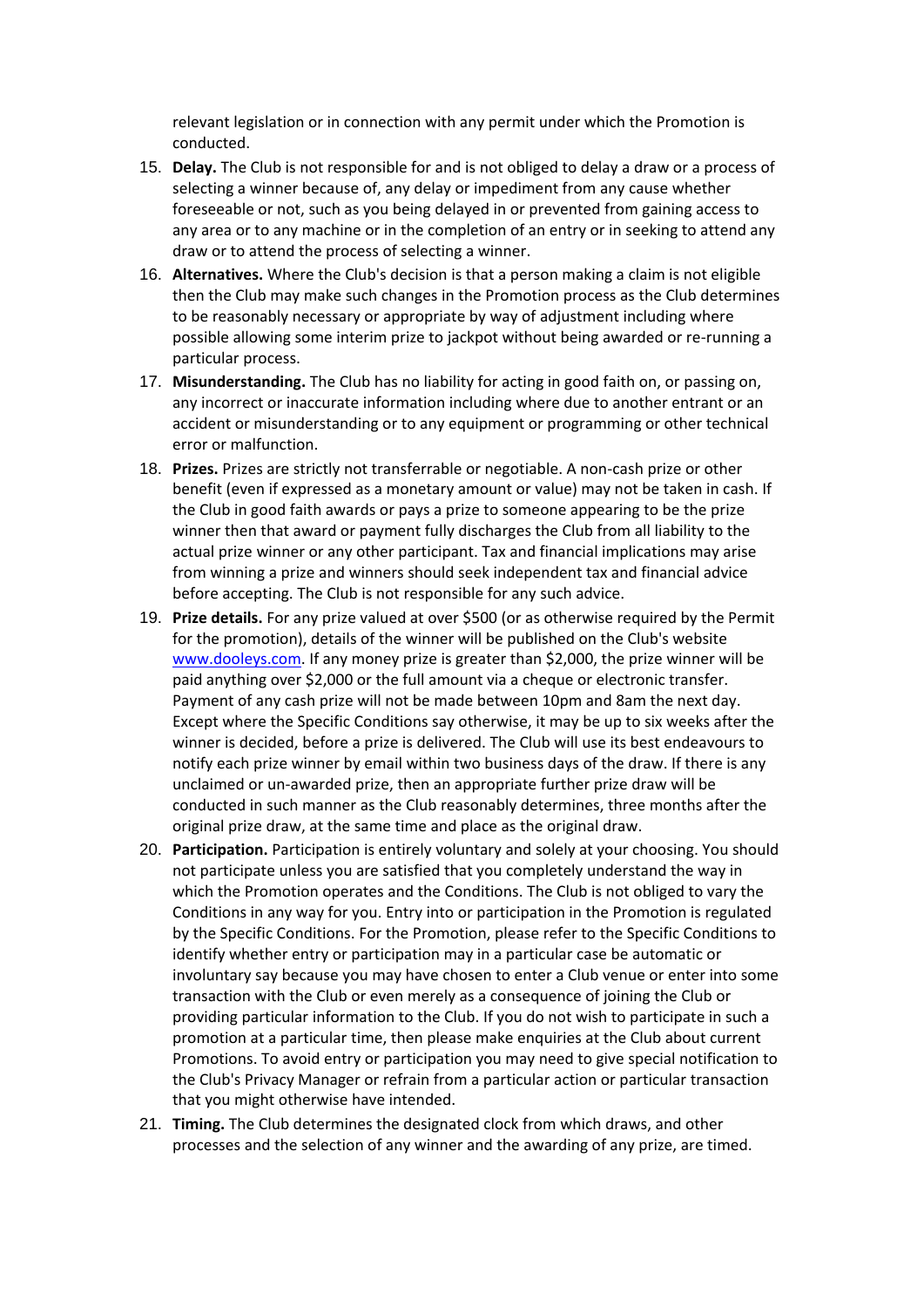- 22. **Warranties and guarantees.** You may have rights under the *Australian Consumer Law*. Apart from that, any prize "in kind" is awarded "as is" and subject to any defect or fault whether apparent or not and whether or not known to the Club.
- 23. **Safe participation.** The Club in its absolute discretion may refuse to allow you to take part or all of a prize if the Club is bona fide concerned that you may not be in a mental or physical condition or legally qualified to participate in the Promotion safely, lawfully, and fully or to take or use the prize.
- 24. **Prize descriptions.** Pictures, descriptions, or other representations of any prize or possible prize, are general and indicative only and have to be read subject to these Conditions. The actual prize will be similar but not necessarily identical and may be older or newer or a different model or may be lacking in, or have different or other qualities, specifications, or accessories. Any particular prize is subject to any imperfections due to wear and tear and also any damage such as any damage sustained while on display or in use before delivery to a winner and subject to any repairs that may have been carried out before delivery to a winner. The value of any prize (if stated) is only an approximate retail value in Australian dollars at the date when the Promotion is first launched.
- 25. **Unavailability.** If a particular prize is unavailable for any reason, the Club has the right to substitute a similar but not necessarily identical prize, of approximately equal or greater value.
- 26. **Forfeiture.** If for any reason a winner does not take an element of a prize by the time stipulated in the Conditions (or, if no specific time is stipulated, within a reasonable period after the awarding of the prize, as determined by the Club), then that element is forfeited but the winner has no right to any cash or other alternative in lieu.
- 27. **Entries.** All entries and the intellectual property rights associated with entries are the property of the Club. You assign all of your right and title (including copyright) in any entry, to the Club and warrant that any entry you submit is, so far as relevant, your original literary work and does not infringe the rights of any third party. You consent to the Club making any use of your entry in any way that might otherwise infringe your moral rights under the copyright legislation.
- 28. **Delivery of prizes.** A winner must take delivery of a prize in accordance with the Specific Conditions or otherwise at the Club's premises or any other place nominated by the Club. All risk of loss of or damage to any prize passes to the winner immediately on delivery. It is strongly recommended that the winner make their own arrangements for any appropriate insurance to take effect from that time. The winner is responsible for paying and bearing all costs and expenses associated with a prize or delivery of a prize or use of a prize, except to the extent (if any) that the Conditions say that the Club accepts responsibility. The winner is also responsible for any steps after delivery, at their own expense. Where a prize consists of a manufactured item, the Club will use its reasonable endeavours to assist the winner to obtain the benefit of any guarantee or warranty offered by the original manufacturer. However, the Club has no liability under or in respect of any such guarantee or warranty. Where the Specific Conditions or the advertising for the Promotion identify a supplier for a prize, the prize is supplied by that supplier and not the Club and the Club's role in that regard is only that of a facilitator.
- 29. **Waiver.** The Club does not waive any right under the Conditions because of any failure, delay, relaxation, or indulgence. No single or partial exercise of any right, power, privilege, or remedy stops the Club from any other or further exercise of that or any other right, power, privilege, or remedy. No waiver is valid or binding on the Club unless in writing duly signed by the CEO.